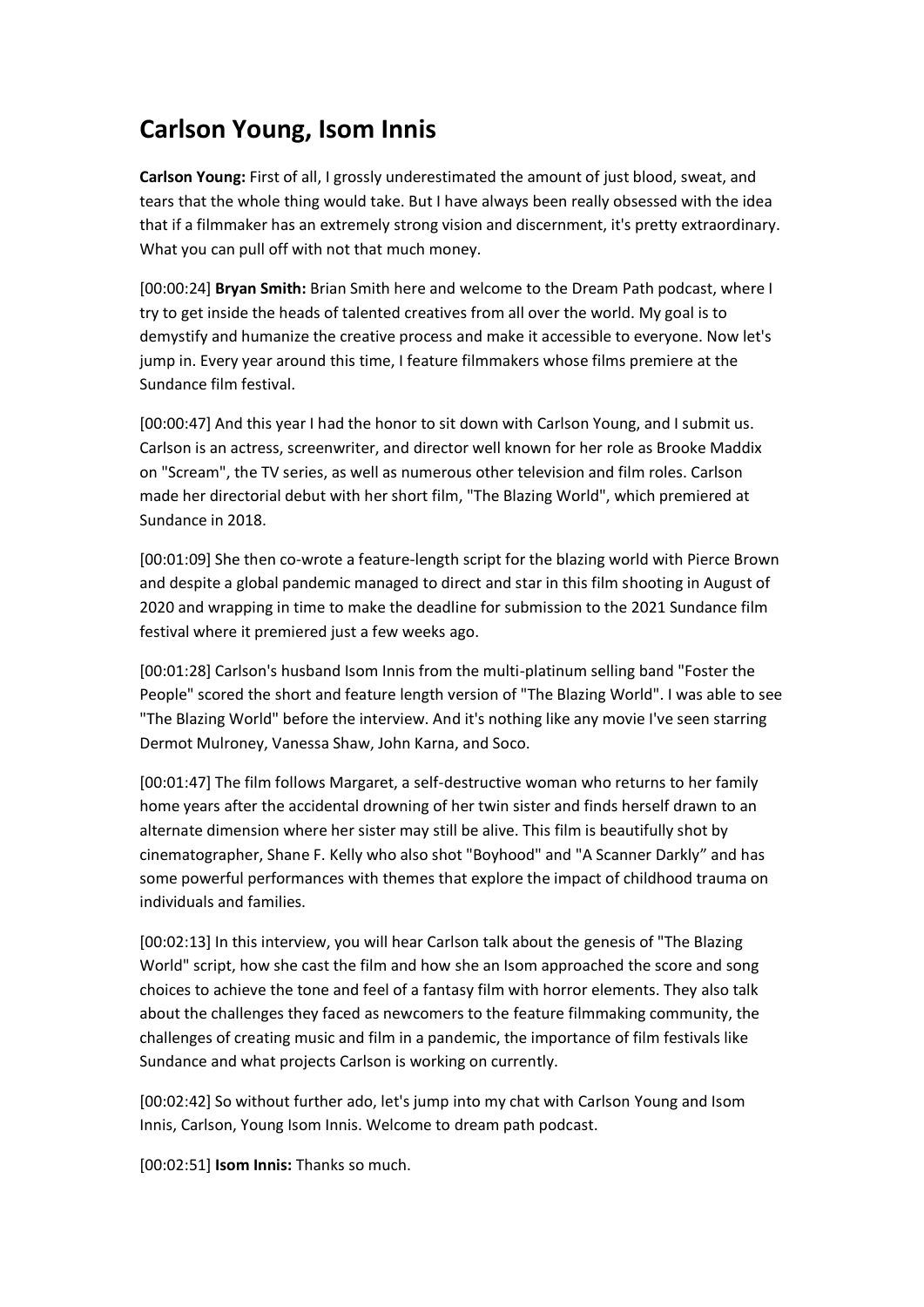[00:02:53] **Bryan Smith:** I watched the film and lovely film by the way. And I haven't seen anything like, it, it kind of reminded me a little bit of like a "Pan's Labyrinth" type of immersion in a completely different,

[00:03:08] **Carlson Young:** yeah, definitely.

[00:03:10] **Bryan Smith:** Tell us where that world came from, what was inspiring you, what was driving you toward that narrative?

[00:03:18] **Carlson Young:** Yeah. What drove me towards the narrative was learning about my own personal life, learning about processing trauma and how the brain stores childhood trauma, and the fact that trauma doesn't have a sense of time, which is kind of often, right. I think childhood trauma doesn't, as an adult, we say, you know, "that happened so long ago", like why at- that doesn't affect me anymore. But the reality is, is it, it did affect you and it's stored somewhere in your body. So the more that I learned about what neuroscience has to say about trauma propelled me to keep exploring that. And then from a narrative perspective, I was really inspired by, "Bluebeard", and the key narrative kind of came out of "Bluebeard" for me.

[00:04:08] **Bryan Smith:** And what is Bluebeard?

[00:04:10] **Carlson Young:** Yeah. Bluebeard is a so 17th century, kind of folk tale, about this kind of evil menacing man with this blue is blue beard. That was, a young woman away from her family and makes her come live in his, you know, castle, with hundreds of rooms. And he gives her the keys to the castle, and he tells her that she can go into any room in an, in the castle that she wants, but not that this one room, but he gives her the key to it anyway.

[00:04:45] So if he goes out hunting and she, you know, is curious and opens the one door that he told her not to. And she finds, you know, carnage of all of the wives that he's murdered before her. She sees she sees the truth. And, after that, the key won't stop bleeding because you know, her inner knowing now knows the truth.

[00:05:07] So I was really inspired by that and I felt like. The psychic keys of going deeper and deeper into our subconscious, what unlocks, what, like, what do you have to get from the mother to get to the father? You know? and then ultimately, what is, you know, your, your sort of key.

[00:05:29] **Bryan Smith:** Thank you for that. Backstory of the, the inspiration, the key makes complete sense. Now the Blackbeard story that you described sounds like a really dark beauty and the beast.

[00:05:40] **Carlson Young:** Yes, it is. I mean, it's kind of where it comes from, you know?

[00:05:44] **Bryan Smith:** Yeah. And so, your creative writing background, I would imagine that you really benefited from that formal training and creative writing to be able to tap into your own original narratives.

[00:05:56] **Carlson Young:** Yeah. I was writing a paper on Margaret Cavendish when I started, you know, conceptualizing the short and outlining the feature. So, I was reading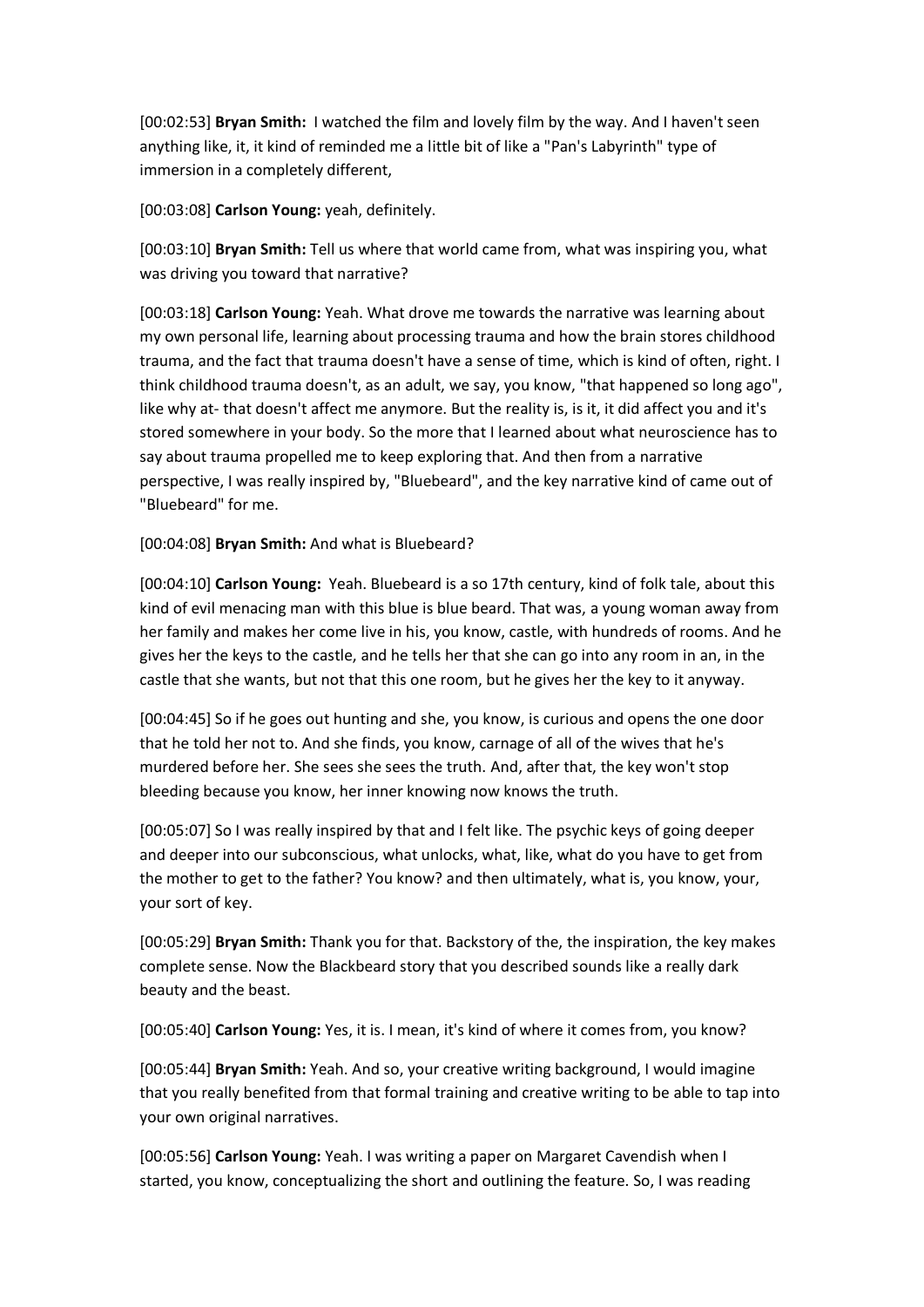glazing world and I was looking at Margaret Cavendish just from writing a research paper on her. And so I was really just inspired by her as a woman and then just the fact that she's, you know, technically considered to have written the first Sci-Fi kind of fantasy thing in 1666, and so I just found all of that really interesting and the prose novel that is "The Blazing World" is, you know, not the most readable thing, but what I noticed is she was reordering. And that kind of directly coincided with what I was learning about trauma.

[00:06:44] **Bryan Smith:** Margaret Cavendish, the first time I heard about her was studying up for this interview and looking at your previous interviews and I'm like, wow, what a source material to go to 1666 pros. My goodness.

[00:06:58] **Carlson Young:** Yes. It's not that accessible of a text. So I was really looking at it symbolically and kind of trying to understand like, Her husband was the, the scientist. And, you know, she was writing like a fantastical component to his scientific journal. And so I found kind of like, I was inspired by that because of, I assume I get so much inspiration from him. And so I'd love to be your little, your little freak.

[00:07:35] **Isom Innis:** Wow.

[00:07:37] **Bryan Smith:** The score certainly contributes completely to the mood and the tone of the film, just the field, the screeching of the violins during the, I assumed that it was a violent sound, like kind of the.

[00:07:50] **Isom Innis:** Yeah.

[00:07:50] **Bryan Smith:** But also you have this. Really nice weave of kind of modern pop music. I don't know if you would describe it as like maybe all pop music throughout like the bar scene where they're playing this very modern song, but you're weaving the orchestral part of it through the film and also the horror elements. So Isom, how did that work for you as a musician to step into the film world? And try to weave those elements to create the tone and feel of this.

[00:08:24] **Isom Innis:** Well, this is my first time scoring a full feature. I previously I've worked on Carlson's short and over the years, I've kind of contributed things here and there to other people's scores. And this was interesting because Carlson, she knows exactly what she wants musically, and she knows exactly what she doesn't want, but there were a few pieces written into the script already. The first one was the "Paus de deux" Tchaikovsky that starts the film, and the concluding piece of music was always supposed to be Panda Bears "Tropic of Cancer". And there's a really interesting dichotomy going on between those songs; because you have the romantic era Tchaikovsky that it starts in such a beautiful kind of, , I mean, it was written for the Nutcracker, so it has this kind of elegant fluidity to the beginning and then it starts to ramp up, but then kind of jumping forward a few hundred years, you have, this modern interpretation, like, and Panda Bear starts with the sample of harp from the, you know, the first 10 seconds of the "Paus de deux" so that was the sonic identity going into this whole thing. So when she first played me those pieces of music, I just listened to them a lot. And then I just started to think about how I can connect these two worlds and how can I create a palette that will fit and won't rub against Tchaikovsky and it'll,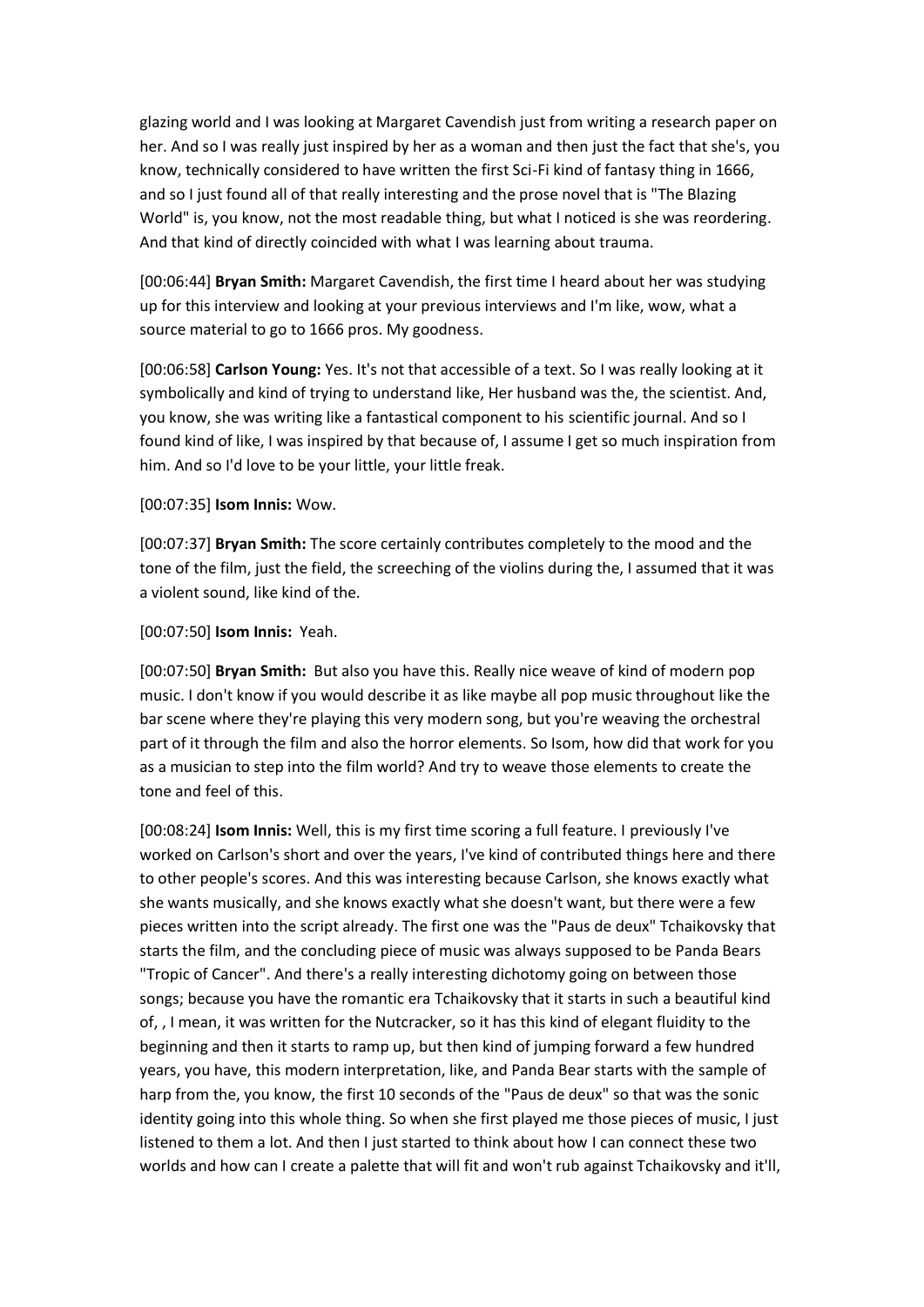it'll start in kind of the romantic era and then be able to kind of move its way into kind of modern sonics. So it was, it was, it was a learning experience. But it was, it was really fun. And it was great that Carson has such strong. Tastes because she, she was helping guide me through it.

[00:10:24] **Bryan Smith:** I would imagine it's nice to have a strong point of view in any project that you're in, kind of your guiding light, this perspective in this point of view about where you're going. With this being your first feature to score, did you have a sense of imposter syndrome at all? And I know you have the street cred and the credentials to do this technically, but brand-new arena for you. What were your feelings going into the project?

[00:10:51] **Isom Innis:** Yeah, for sure. I mean, that's something that, is just, I, I feel all the time. It was a lot of pressure and I'm really happy that the circumstances. Originally the band I play in, we were supposed to be on tour all of last year. And then when the pandemic hit all that got moved/canceled and it lended itself for me to get, to come to Austin where they were shooting and hang out, on the site, like on the set and get to just kind of absorb the energy. And I had. A lot of time to practice a lot of time for trial and error, a lot of time to build a palette of sounds. And I'm really thankful because I really needed it.

[00:11:42] **Carlson Young:** Yeah. It's so interesting to think about like the, the circumstances of the year and that, you know, I was supposed to have my, I was supposed to have Isom for a month, you know, to do the score and, with the way everything shook out just with the pandemic was like, "Oh, now, you know, you get to, you get to really be on site". And yeah, like you said, absorbing all of the energy in real time of what the shoot was like, and so you were kind of like composing in real time, which is really unique. And we weren't originally, you know, planning for that. So, it was pretty cool.

[00:12:23] **Bryan Smith:** Yeah, I've interviewed other film composers. And my understanding is they're brought in pretty much after the fact to deal with what is in the can basically. So what a privilege it is to just be involved in immersed in that project. And especially based upon my research, you were actually fairly quarantined during the shoot of this film. So, you're all living together, right. Or at least in close proximity. And I would imagine that sense of isolation. Contributed in some way toward how the film feels.

[00:12:58] **Carlson Young:** Yeah. I mean, yeah, we weren't, we were very much living together.

[00:13:04] **Bryan Smith:** So, the cast and crew, I mean, you've got some pretty big names in this film. You've got Dermot Moroni, you've got these big-name actors and they're all there on set, just willing to undergo all of these precautions to be part of your project. How did you manage to pull together this cast really impressive names and they gravitated toward your film for obvious reasons after you see it, the listeners will know why, but how did you manage to do that? Being that this is your first feature length film?

[00:13:39] **Carlson Young:** It's, it was not. Easy or quick, it took a lot of time and I had written the script for Udo Kier, and he was the first after that we had attached at the beginning of March. so, he, he contextualized everything for me, and he also made it real,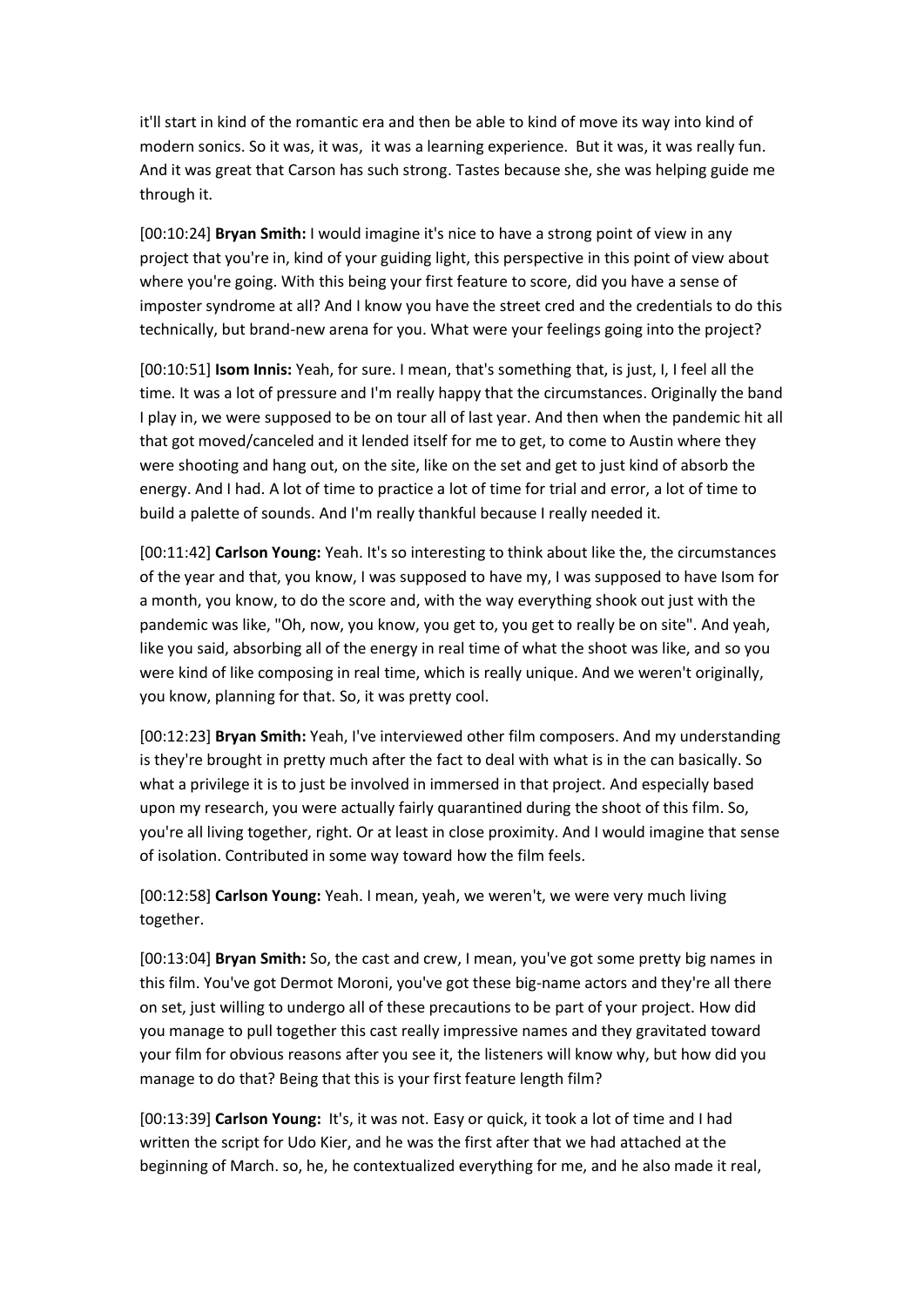and I do think that. I worked my co-writer and I worked on this script for, you know, a year and a half of just refining it and distilling it and getting it as sharp as we possibly could. And so, you know, the script got to a place where I could confidently send it to other actors and say, you know, Like in Dermot's case, like I'm genuinely curious as to what you will do with this new role and same for Vanessa. And yeah, it takes a long time sometimes to assemble a cast like this. And it certainly did in our case, but I wouldn't trade the process for anything because I, I just think both of their performances are so strong and yeah, unexpected.

[00:14:52] **Bryan Smith:** Yeah, it's interesting that you, as a filmmaker, when you're casting this film, you're asking those types of questions as opposed to, Oh, "Dermot's, you know, Dermot's a big name. We got to attach it to this film" and not thinking it through as to what they're actually going to contribute, because I would imagine that you could get a big-name actor in there who's a great actor, but just for whatever reason, it's not the right fit. It's not the right look. And so, can you tell us more about the casting process, whether you used a casting agent, whether you just winged it on your own, because this is an indie film, right?

[00:15:30] **Carlson Young:** Yeah. Yeah, so when we, we did have a local casting agent in Austin, and we didn't have anybody in LA. We were really doing offers for the Tom and the Alice roles. I had worked with Vanessa a year or two ago on a very unrelated project. So, I was familiar with her work and I knew that given this material and my kind of instruction of this material, I thought, I think she can really do something, you know, interesting.

[00:16:00] And the same for Dermot, like I'm familiar with his work. And so far as the things that we all kind of know him from. And I'm like, "I want to see Dermot Moroni unhinged. Like that sounds great". So, I was just going off of feeling and instinct. Like I think these two people are Tom and Alice. I think they're going to really be able to bring something strange to, to both of these roles. And I'm always looking for strange. So, I was just blown away. Yeah.

[00:16:33] **Bryan Smith:** Yeah, Vanessa, I appreciated her performance because she added a little bit of an Alice in Wonderland type of vibe where her performance was. It was not unhinged like Dermot's, but she was pushing the limits of that reality. And you're kind of wondering if she's a part of the alternate universe too, are part of that dimension that you created.

[00:16:57] **Carlson Young:** She feels like a prisoner of that reality, which she is, you know, she's trapped in this trauma loop. But yeah. Yeah. I feel that too. She feels like oppressed.

[00:17:08] **Bryan Smith:** I like the way you explore trauma in this movie because I'm a trial lawyer by day and I represent survivors of sexual abuse and, so they're adults, but they were abused as children. And you nailed it when you described how trauma doesn't have a sense of time and this feeling that you have in this movie where you're sort of disoriented, and you don't really know always which world you're in. That is the feeling that is described by my clients, to me, in terms of like, when they smell the smell of the cologne that the perpetrator was wearing at the time that they were abused, you know, it just brings them back instantly. And they're no longer there, they're back where the abuse happened. And so your film really perfectly captured that disorienting feeling of, you know, where am I in time? Where am I in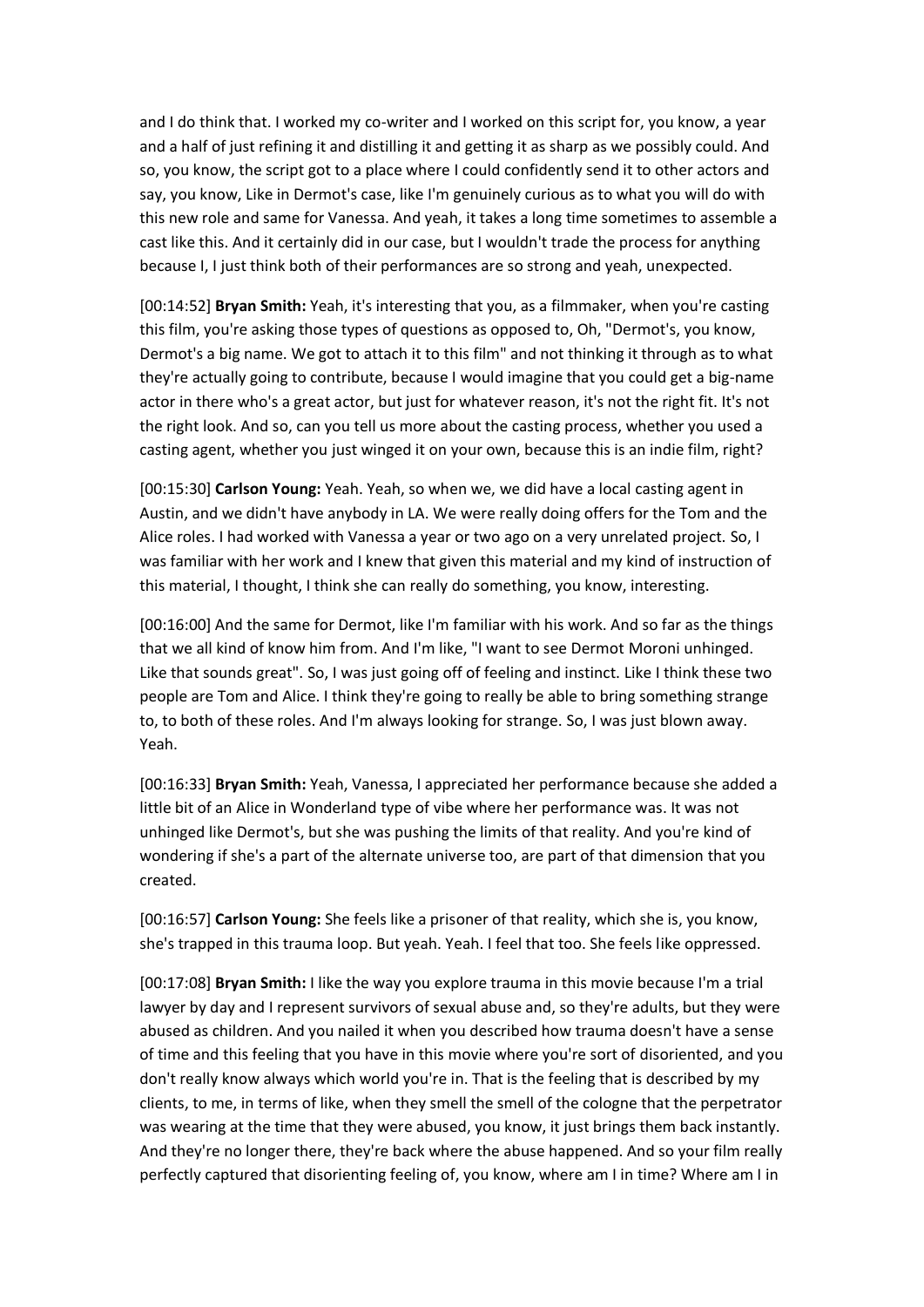space? And those dream-like qualities were very impressive by the way, in terms of indie budget and pulling off a big budget studio look. Can you tell us how you accomplish that, because this looks like a big budget film in terms of the sets? And, I know you had these limitations because of quarantine and pandemic and also budget, but how did you approach trying to create a studio, big budget look on a small budget?

[00:18:39] **Carlson Young:** Yes. I, a lot of confidence, first of all, I grossly underestimated the amount of just blood, sweat, and tears that the whole thing would take, which is I think the sign of any kind of anything worth pursuing, going to be a lot more than you think it's going to be. So, I bit off a lot, obviously, but I have always been really obsessed with the idea that if a filmmaker has an extremely strong vision and discernment, it's pretty extraordinary what you can pull off without not that much money. And you know, I've never worked on a big budget film before of my own, but for this, I was, I knew that if I could find the right locations, that we could do X, Y, and Z too then the production value would be X amount of dollars, and, you know, like it's, it's, it's sort of smoke and mirrors like light tricks. It's all about the bones of the location and how can we manipulate them. And so, when we found our hero house and the production value that that place inherently had. It was like a nobrainer. And then the other, you know, 30% of the locations, all of the blazing world, all the psychedelic stuff was a wedding resort directly across the street from that house directly across the street from that house. And it looked like you were in like, Italy or, or , I dunno, it was like Santa Barbara or something. It was completely just different. And this is all like outside of Austin, Texas. So, this is not like the architecture that you find in those parts, very like a- it was a real gem. And so, my production designer, you know, Rodney Becker and I just kind of walked through the spaces and more like "we can elevate this" and the same thing with Shane Kelly our DP. We know what we can do with this, this location being the raw material. And so I'm excited to have the time and not the pandemic restrictions and the budget one day, I feel like I'm really excited to, you know, take on the next one with everything that I've established and know to be true from this experience like, I know what you can do with not that much money. And that's like very shocking to people, but. I would sketch out what I wanted, the thing to look like, and Rodney the production designer would throw it in AutoCAD and, you know, we would just build it out.

[00:21:15] **Bryan Smith:** As you may have noticed, there are great resources and advice mentioned in all our episodes, and for many of them, we actually collect all of these resources for you in one easy place. Our newsletter, you can go to dreampathpod.com/newsletter to join. It's not fancy. Just an email about each week's episode, featured artists and resources to help you on your journey. Thanks. And now back to the interview.

[00:21:41] So as a director, the people that you're pulling into these projects, I mean, obviously your cinematographer he's got the goods. So, you're hiring these people, these experts, how much are you leaning on them to help you through just the logistics, the technical parts of pulling off a film like this, as opposed to using your own instincts and following your own vision?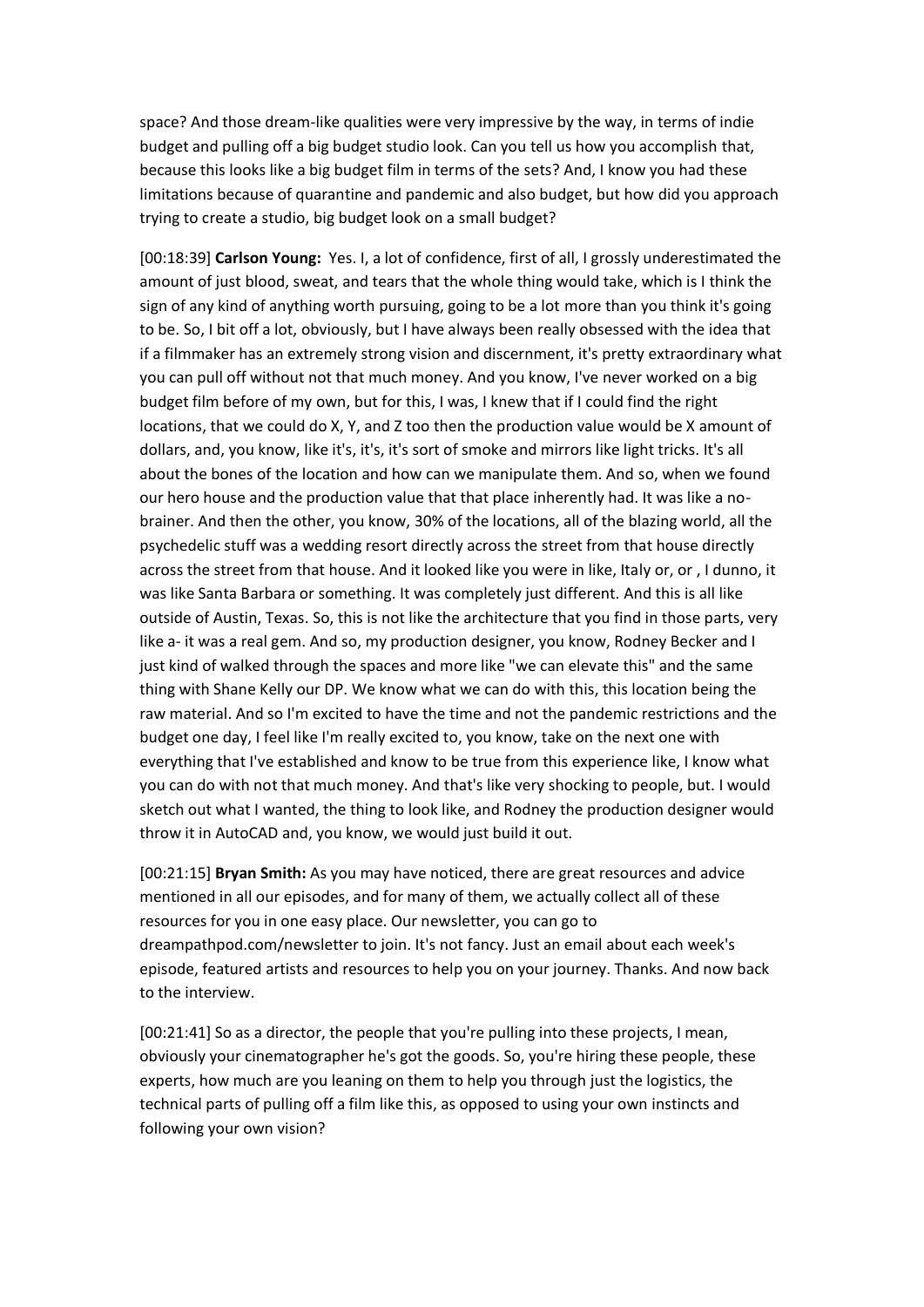[00:22:05] **Carlson Young:** Well, like any other film set, this set is a well-oiled machine. And every single department head is, you know, instrumental in getting the car to run. Like I can't go anywhere without the gas, which is my DP. And I can't, you know, I'm the steering wheel, but like the car around me is completely built out and only moving because everybody is performing their functions. So, I've got- I had, you know, a style guide and communicated as much as I possibly could with every single department head. But then I was more interested in what their interpretation of what I was kind of saying was and trusting their expertise. And, you know, Shane is. Shane's got an incredible resume. And so, do a lot of the other department heads, department heads, and me I'm the first-time filmmaker who has a lot of on-set experience just from coming up as an actor. So, I knew how the whole machine works. And so I knew like when to rely on. You know, Rudy, our gaffer to just like, wow, me with whatever. I sort of gave him as a rough outline of what the look is, you know? So there's always a lot of push and pull and I, I mean, the crew is amazing. I would, I would work with every single one of them again, it was just like, we had a really great communique.

[00:23:30] **Bryan Smith:** And how many days was this shoot?

[00:23:32] **Carlson Young:** 18 days.

[00:23:34] **Bryan Smith:** Amazing. That is amazing. Yeah. Well done. Yeah. So Isom. You are now straddling two worlds. You're in a band "Foster the People" you've got this. I mean, it's a huge, huge band, if this was not a pandemic, you would be touring and recording is not really hindered by the pandemic, but still if you're recording and you can't tour, I would imagine that that puts a kink into things.

[00:24:00] So, what are your thoughts now about the options for you in your career now that you know how to score a film, you pulled it off beautifully, but you also have this band that needs to keep going. They're not done yet. And they're great. So, your thoughts on that?

[00:24:18] **Isom Innis:** That's a really good question. I think it's, it's taking it a day at a time and seeing what comes, I mean, the great thing about the band is everyone that contributes to it for Mark the Sean, to everyone's a multi-instrumentalist and a producer and a songwriter, and they're creating all the time.

[00:24:40] And one of my favorite artists about. Being in this band is it's been really nurturing to everyone's career and, and everyone's musical development, and it's been great. It's been so exciting exploring this outlet. I feel so fortunate that my wife threw me this bone and gave me this challenge of trying to score this film because this isn't necessarily something, I ever saw myself doing. I think this- I've been producing albums for the last 10 years. I've been writing songs for a really long time. And I feel like there were certain skills, especially in production that kind of lend themselves towards being able to record and trying to prop up the film and move with the energy and the emotion of the film.

[00:25:34] But yeah, as far as how to balance both things unfortunate that they both are going full steam ahead. I mean, right now I'm not scoring anything else. So, we as a band.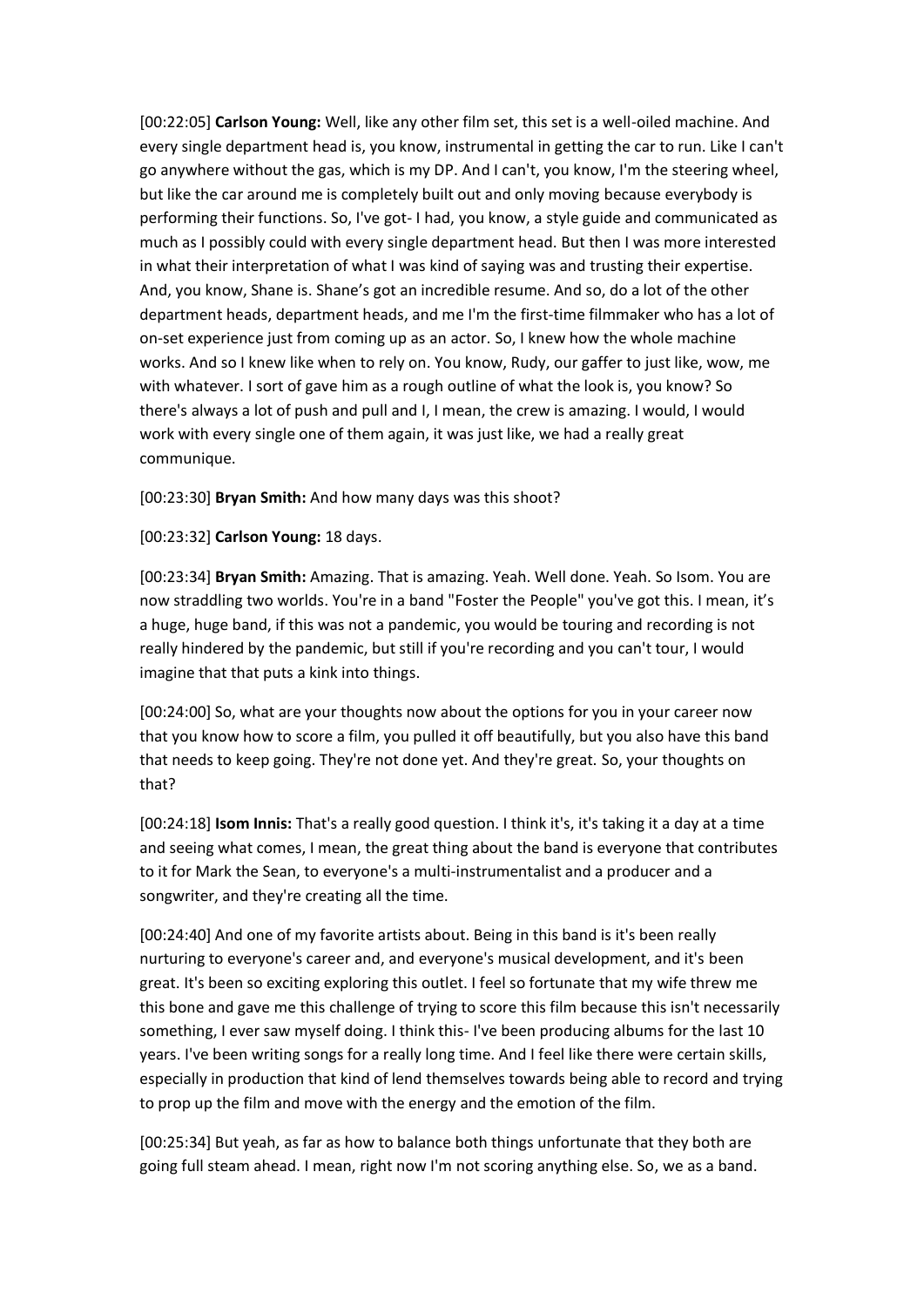[00:25:45] **Carlson Young:** Definitely on the hook for my next film, if I can have you.

[00:25:52] **Isom Innis:** But, yeah. I mean, we'll see, I mean, they're both full steam ahead. Yeah.

## [00:25:59] **Bryan Smith:** Parallel paths.

[00:26:00] **Carlson Young:** Yeah. I mean, you're obviously, so. Humble about it, but I've been looking over his shoulder, watching what he does on a daily basis. He's like a wizard legitimately. He's a musical genius and, and there's not, there's no genre, like you are a multi genre. You can, you can do so much. And you know, he's like, and he went to Berkeley college of music, and he's just very educated in music production, but also just like being a multi-instrumentalist. So, like he can pretty much pick up any instrument and blow your mind. And so, I've always observed, I just always quietly observed him from afar, and I had no doubt in my mind that he could do this. And especially that the two of us together could do this. And, yeah, I mean, I definitely think that in a way that this is my directorial debut, like this is your composing debut. Like there, there's something really special with, you know, your instincts and, and, and your, your inspirations and the people that, you know, you're inspired by are super fresh, super cool. Yeah. I'm and you asked me several times, you're like, should I bring on somebody to like do this or this? Or should I add like someone to the team? And I'm like, no, that's true. I'm like, I'm like, you can do this.

[00:27:35] **Bryan Smith:** That's awesome. Yeah. So Isom. The people that I look to in terms of film, composers, that crossover from rock or pop music into film, Trent Reznor is one of them. And Richard Patrick from "Filter" is another, I interviewed Richard a couple of years ago. And the common denominator that I've noticed with those types of film composers is that they do have that core knowledge, that foundation that like you got at Berkeley, where you have all of the tools, you have all of the music theory, but you also have like production skills, you have engineering skills. You can do it all yourself. You're like the Jack of all trades when it comes to music. How did you get, and I know you went to Berkeley for your foundation for your music theory and execution, but how did you get the engineering skills? The recording skills to be able to put together a film score like this.

[00:28:39] **Isom Innis:** You know, it's interesting thinking about people that transition from being in a band to scoring films. I think there's something like when you've had the blessing of being able to play shows around the world and be in a position where you've done it for multiple times, there's something about playing in front of a crowd. Like once that you can spend all the time in the world, making an album, but then when you go and you play it for a room of people or a festival of people, you know, what's working and what's not working instantaneously.

## [00:29:19] **Bryan Smith:** Right.

[00:29:20] **Isom Innis:** So once you have that experience, I feel like it ingrains in your psyche. And, and then from there, you're trying to write something that, you know, will work when you step on stage and play it. And that will. Give people feeling that will give people emotion, but it's really interesting with film; so, when you treat the, the, you're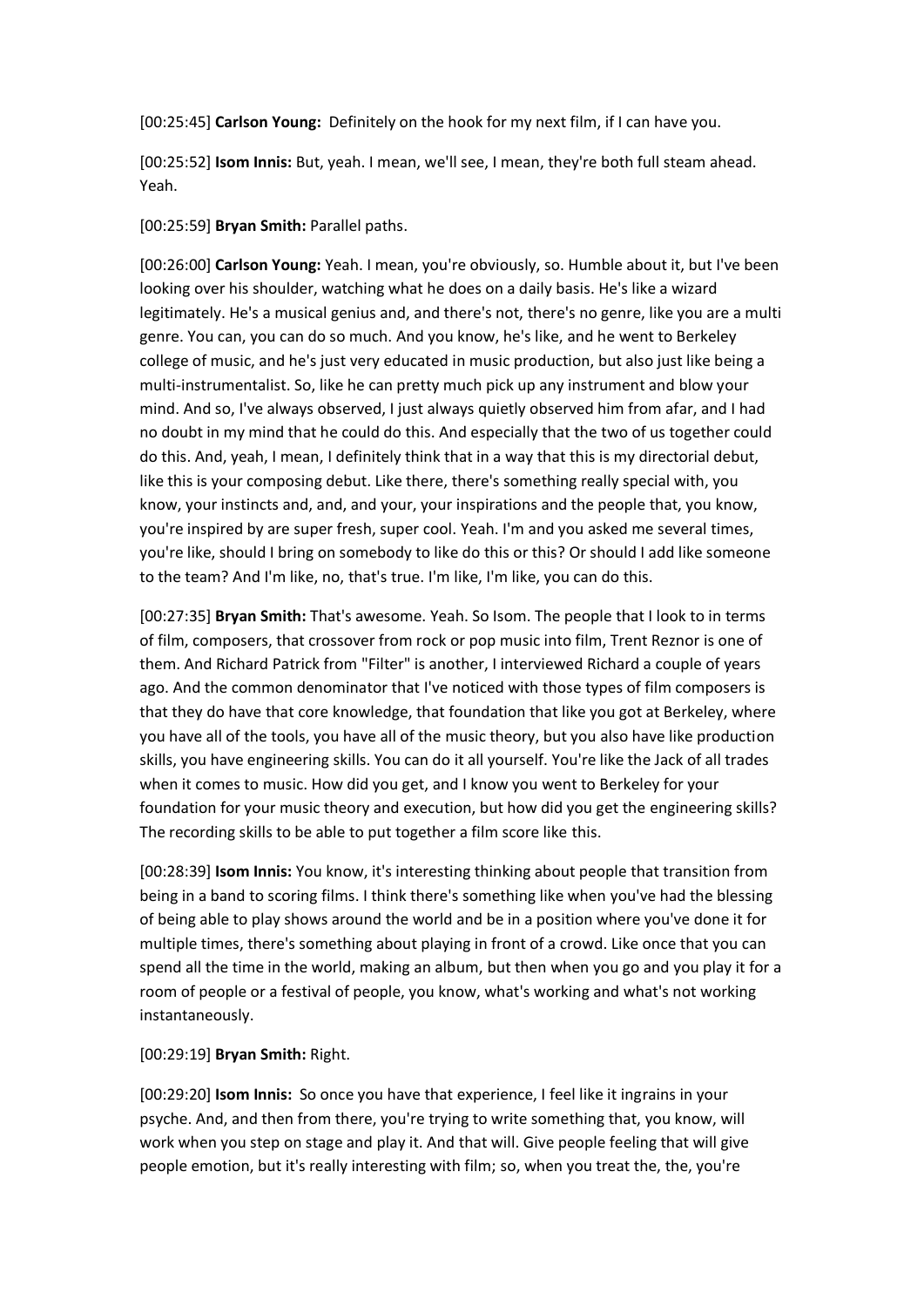treating the picture as the vocalist, you're serving the film, it's, it's driving all your decisions. It's driving the mood that you're trying to create. The story that you're trying to help tell.

[00:29:55] And I feel like those are really complimentary parts, but with engineering and production, I think a lot of it is just by default. I think that. Through the course of, of, and I've been really lucky to work with some other amazing engineers and amazing producers and amazing mixers throughout my career, that I've learned a lot from, from people like Paul Epworth to Rich Costy. People that when, you know, when I was in the room, I'd kind of be looking over the engineer's shoulder and just kind of seeing the way they're tweaking certain sounds. And I had the luxury of doing that and, and now just getting to kind of reframe it and, yeah, just, , hopefully yeah.

[00:30:40] **Carlson Young:** Put yout own spin on it.

[00:30:43] **Isom Innis:** Yeah.

[00:30:44] **Bryan Smith:** Well, well done. I to succeed, yes, fully do that crossover. They're just a handful of people that have done it successfully. And you have so welcome to that world. And wow. And thanks for contributing so much to this film. I'm excited to see where it goes. So, let's talk Sundance.

[00:31:04] Sundance film festival is probably one of the most iconic film festivals in the world. Tell us about the process of going from having a short accepted into Sundance to having your first feature premiere there and the importance of that festival in terms of street cred, getting the word out and opportunities that opens for both of you.

[00:31:29] **Carlson Young:** Yeah. So, the short premiered in the midnight short section in 2018, and I went to the festival with the script in my hand, I mean, it's- the just sheer volume of submissions that Sundance gets is, you know, extraordinary. So, to get that nod and, you know, to be embraced by that festival is like bar none, the greatest blessings of my life to date. And this for- I feel forever in debt into Mike Plant and Ken Otani and people over there who, you know, like kind of cracked open the door and were like, "Yeah, come on in", like thank God for them, and yeah, I mean, it helped a lot having to short at Sundance, but the next two years was an uphill battle. You know, even having the festival cred. And I think that's a, that's a really important. You know, a bit of information for like anybody who's trying to kind of go on this path is term to remember.

[00:32:37] And I also think that part of that was like, this script is like very left of center. It's not, you know, it was, there was a lot to sell people on, and obviously it was ambitious just in terms of individual identity, and the, the blend of horror fantasy, like people kind of either people get that or they're like, "hmmm I don't get it", you know?

[00:32:58] So it wasn't the most straightforward script to develop into a feature. So I think that probably had something to do with it too. But, I mean, Sundance was invaluable and we, you know, we wrapped essentially September 1st of 2020. And the deadline for Sundance this year was like the first week of October.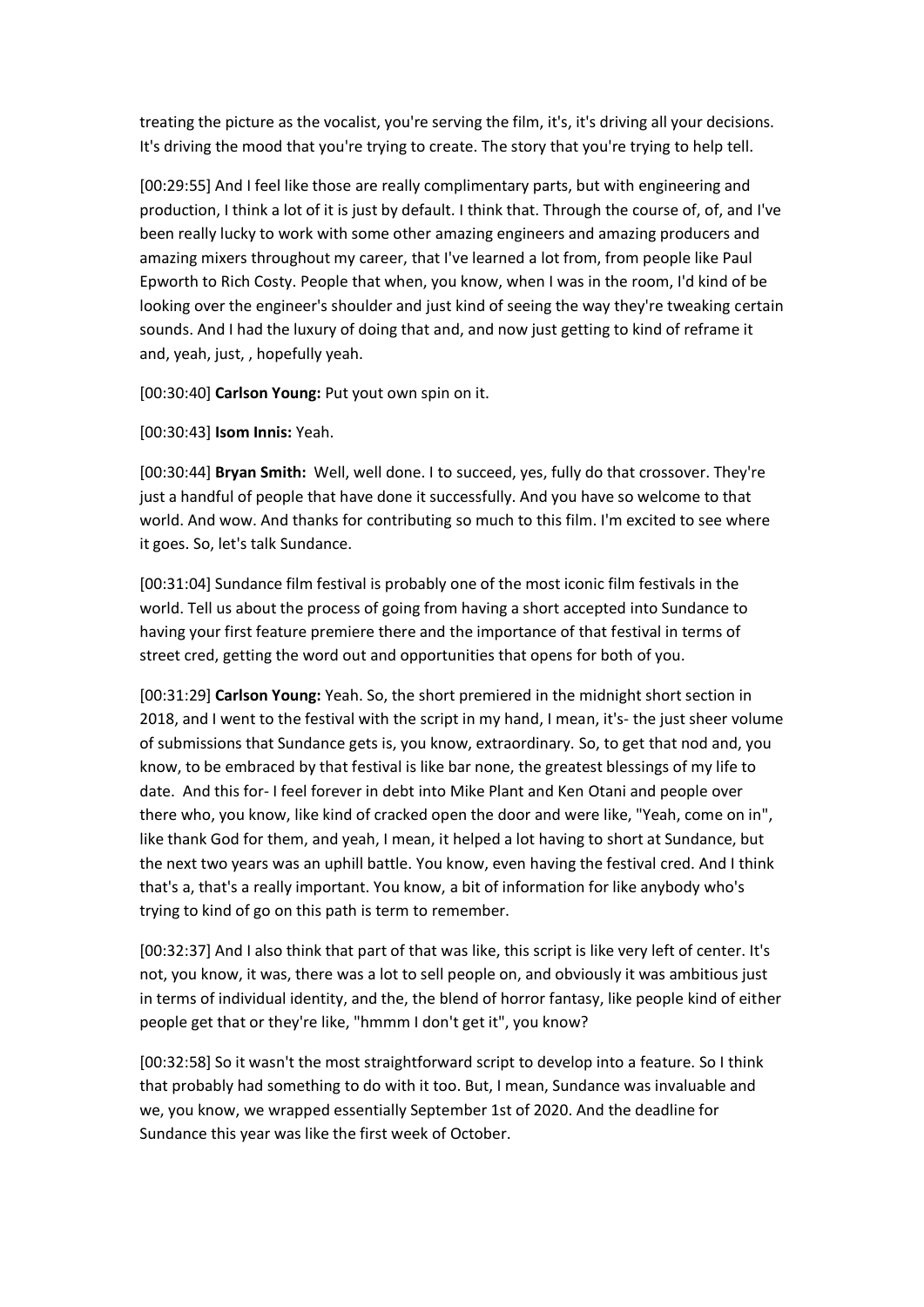[00:33:22] And so I had like truly no idea I'm going to make it. I think at one point I completely surrendered, which is like, wow, that's a lesson right there. But I was like, I, I said to Isom and I said to our producers and everyone, I was like, "guys, if we have a cut, that is like, viewable, then okay, we'll send it. I guess that couldn't hurt.

[00:33:45] But. I don't know if I'm to be able to like, get this done in three weeks, and sure enough, we did and Isom and I starting, what was, what did we start like the last week, the last couple of days of September Isom and I went into the studio and essentially didn't leave for a week and we just hammered out the entire score. And he had already, you know, ice and had a, uh, a library of ideas that he had been working on. He had like 20, 20-30 things. And so we just kind of went through like, and placed the things. And then we went through and just, you know, did this like orchestration of the entire, you know, score. And refine it from there, but yeah, I mean, it was like a pressure cooker of a timeline making that Sundance deadline, and we sent the rough cut to them and there's like, absolutely no VFX, rough score, no sound design, no color, nothing. And thank the Lord. You know, Ken Otani gives us a call and it's like this, "I think this is gonna be cool. Like we'd love to have you". Hallelujah.

[00:34:58] **Bryan Smith:** And those elements weren't there yet when they had seen it. My goodness. So, they actually have them, but they're probably great at seeing the potential in a film like that.

[00:35:08] **Carlson Young:** Yeah, they are, you know, I mean, most from what I'm told, most festivals are used to seeing rough cuts. So yeah, there's a certain level of grace, but kill. I mean, there was so much that was not there. Then everyone was just kind of like, "okay, well I trust you". And so yeah, I feel so grateful to have been embraced by them.

[00:35:31] **Bryan Smith:** So maybe it's too early to say because it just premiered recently at Sundance. But do you feel like in a way that this experience kind of resets your career because you were very well-known in television through "Scream" and "True Blood"? I don't think you were at risk of being pigeonholed or anything like that, but still you were wellknown for a certain type of project, but now you have this feature film, and I would imagine that it's like, the last thing that you've done is probably the thing that people are going to pay attention to the most in terms of what your opportunities are. Have you started to see that happen for you yet? Or is it too early?

[00:36:13] **Carlson Young:** Yes, I have. I've started to see that happen. I mean, I, yes, I've done a lot of TV acting and, you know, gotten like a certain level of opportunity from that, but. I've always very much been at the mercy of like what other people will let me do , and so I'm, I've always felt like acting for me is like very like participatory, like I don't have a creative voice in something necessarily as an actor. Not every actor has that experience, but that's just, that's just been my experience.

[00:36:49] So with "The Blazing World", like this is who I am as, as a, you know, as a writer and director and doctor too. I don't think I've; I knew that I had more to give creatively and no one else was gonna do it for me. And so, yeah, I certainly hope that this is the pallet cleanser and this is the real, you know, this is my mission statement of, of who I am, and I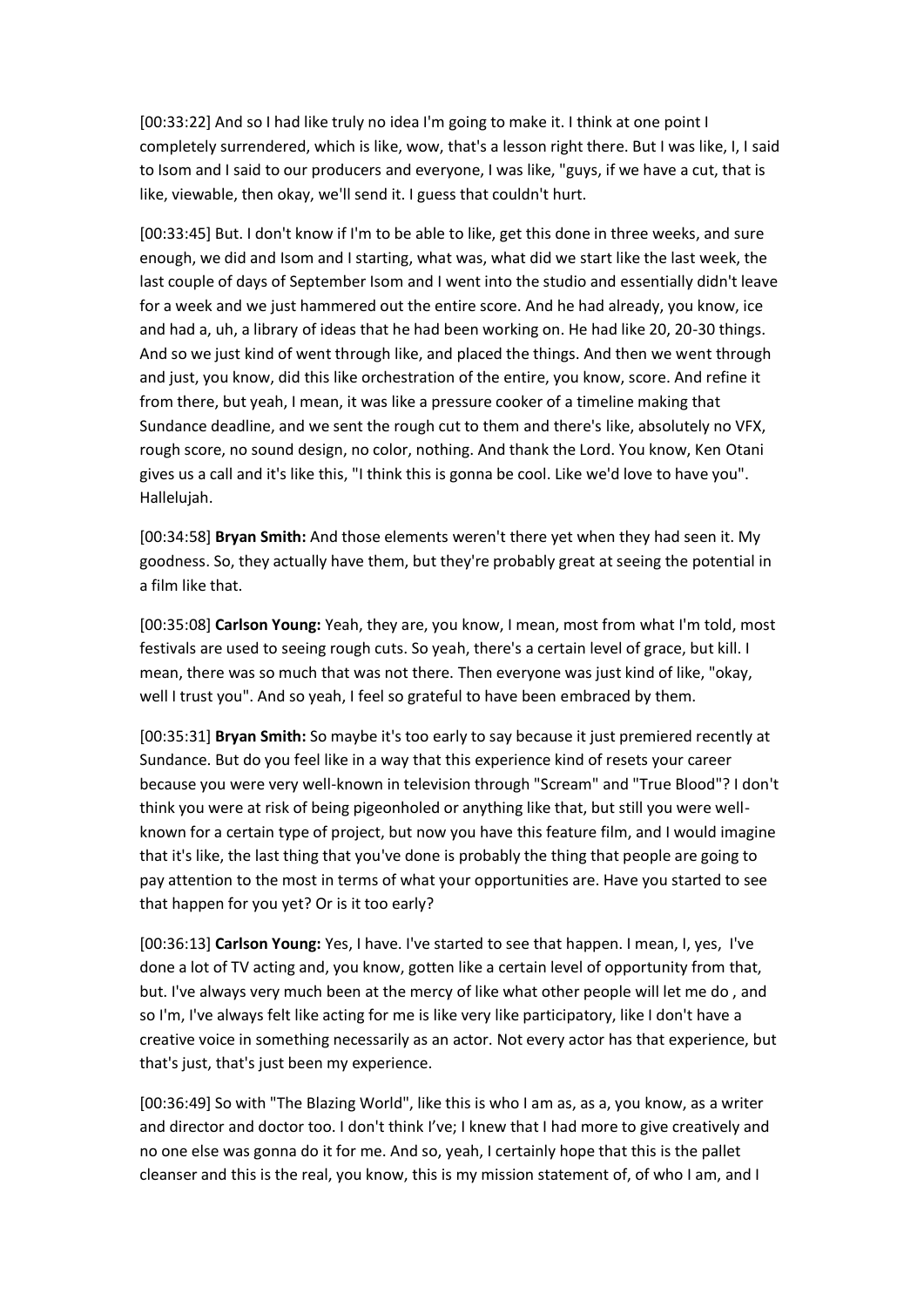love the roles that I've played in the past and like doing scream and, you know, even something like recently, "Emily and Paris", which is like, so silly, that stuff is fun. And I, and I like to do it y'know I'm happy to do those things, but it's not who I am as an artist. So, I'm happy to. To kind of hit the refresh and, and, and, and by the way, it's taken me a long time to refine that identity and find my voice and find more than anything the confidence to tell the stories that I want to tell.

[00:37:54] **Bryan Smith:** I would imagine too, that it's nice to have this character, this persona, that. You can have a fan base from like "Scream". I mean, my kids are bingewatching "Scream" now. They were, they're sort of late to the party, but I told them who I was interviewing, they were like, "okay, they're on it" so I, and I watched it too. I was, I was binge watching it with them as well, and it's addictive. But to have that fan base, it sort of built in, I would imagine is a nice perk for going into the film world.

[00:38:28] **Carlson Young:** Yeah. It doesn't hurt. And I also feel like with "Scream" was such an amazing experience because we got to work with a lot of really amazing directors on every single episode, a lot of really cool up and coming, you know, or directors. And I was like a sponge, you know, just watching them and their process and just like the kind of mania machine that is TV, and learning. So, so, so much from there. And, and so yeah, having the, having the fan base and just kind of be something that is interesting, like how I feel like most of my acting jobs have been , they like just scratch the surface, but nothing has ever like completely broken through to the, to the mainstream.

[00:39:15] And so, I think that like puts me in a cool position of like, You know, maybe if you've caught like the shows, maybe like maybe, you know me, but like for the most part, I don't think people do. So, I am happy. I'm happy that like "The Blazing World" is potentially something that, you know, is like, if you're going to watch anything that I've done in my life, I hope it's "The Blazing World" you know?

[00:39:41] **Bryan Smith:** Well, it's obviously deeply personal. And the vulnerability of just the opening scene that opening scene is gut-wrenching, and I won't give it away, but there was a lot of emotion to this film that you're able to tap into as an audience. And I would imagine as a filmmaker, you feel seen and heard maybe for the first time, like you've never experienced before.

[00:40:06] I'd like to ask you both the same question. If you could tell me your perspective on the challenges of creating in a pandemic. I'm hearing a lot on social media from the creative community that they're really struggling to find motivation to create when there's so much happening. That is, that is kind of bigger and scarier and maybe more important seeming, than painting or writing a song or writing a short story or filming a movie. So what are your thoughts on that challenge that's happening right now in the creative community?

[00:40:46] **Isom Innis:** It's so true. It's so real, especially for music. It's a really, really hard time from venues that are having to close from people that all of a sudden can't do what they love to do. And I think when you, the pandemic's pulled the rug out from underneath the music, and I think we really realize how important concerts are and congregating together and listening to music in a bar, or just being connected to the people that are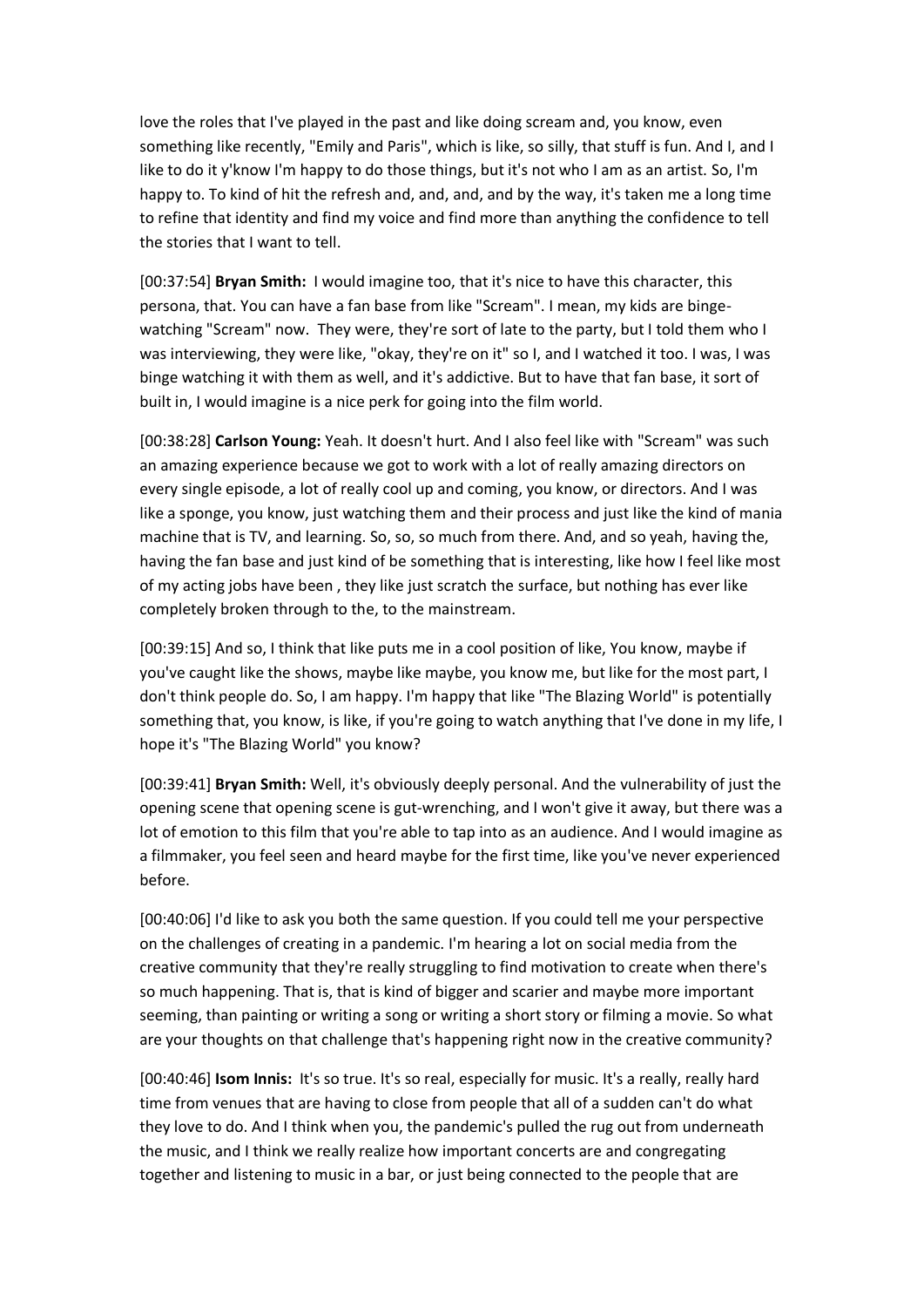listening. And I think that's a common thread with a lot of my friends who are in bands and writers and producers, it's really hard to be disconnected from your audience. And now a year has gone by, and that disconnection is just so strong and it's a really depressing place to be. And I think that. We're still months away from getting to a place where that can come back again.

[00:41:50] So, it's really, I think an endurance game right now, but with a film, I was so fortunate that I got to be on site while they were filming, because it was this 50-person community, all quarantining together. And I was able to feel that energy and kind of a condensed environment. That felt like playing a small show.

[00:42:15] It, because I think that connection, I mean, music is a language and it communicates more than words are capable of expressing. But I think getting to be for a very, very fortunate, not everyone will have this opportunity, but getting to be around that, that condensed group of people and, and feeding off their energy and having it motivate you to come up with something better.

[00:42:42] **Carlson Young:** You got to see, we got to see, like, we got to see and experience a little ecosystem of people in the collective world trauma that is going on right now, all participating and giving their gifts to, you know, this job that they were working on essentially. And we watched their passion be able to transcend the kind of. This stuff is so heavy, like what could I possibly do right now to make a difference? Like, like, you know, kind of what you said, like, it's, it's such a hard time for music right now. I know actors and virtually everyone unless you're on the front lines. I think everyone's kind of maybe asking like, how can I help? And it all feels so much bigger than you. And so like, you kind of get that disoriented, like sleep paralysis, feeling of like, paralyzed. My day-to-day suddenly seems so insignificant under the weight of this world. And I think that this is way easier said than done, but like my instinct is that that's why self-reflection and getting really serious about mental health and how to heal ourselves individually, as it pertains to the whole is so important right now because, well, if we all come out of this with just a fraction, more healing and clarity in our own individual spaces, then we will be a better community and a better country and a better world for it. So it's like, it's interesting because it's so personal yet your personal health contributes to the larger health.

[00:44:26] **Isom Innis:** I think also for the last thing I would say would just enduring from the music lens is. Trying to stay connected with your peers and your artistic community. Cause I've always felt like being around, even from going to school for music. One of my biggest motivators were just my peers that were better than me, that I was competing with, that I was sharing ideas with, and I think it's really important that during the pandemic, even though it's sometimes hard to turn on zoom and try to. Do a session or at first, it's kind of uncomfortable because it's easy to just isolate and, and not really want to reach out, but if you can stay connected with your artistic community, I feel like that that is such a giant motivator for me.

[00:45:17] And I feel like that's even with a band, like we've been doing that all year and we're still all battling. I mean, we, you know, we're still battling feeling. Depression from not being able to fully do what it is. No, we are put on the planet to do right.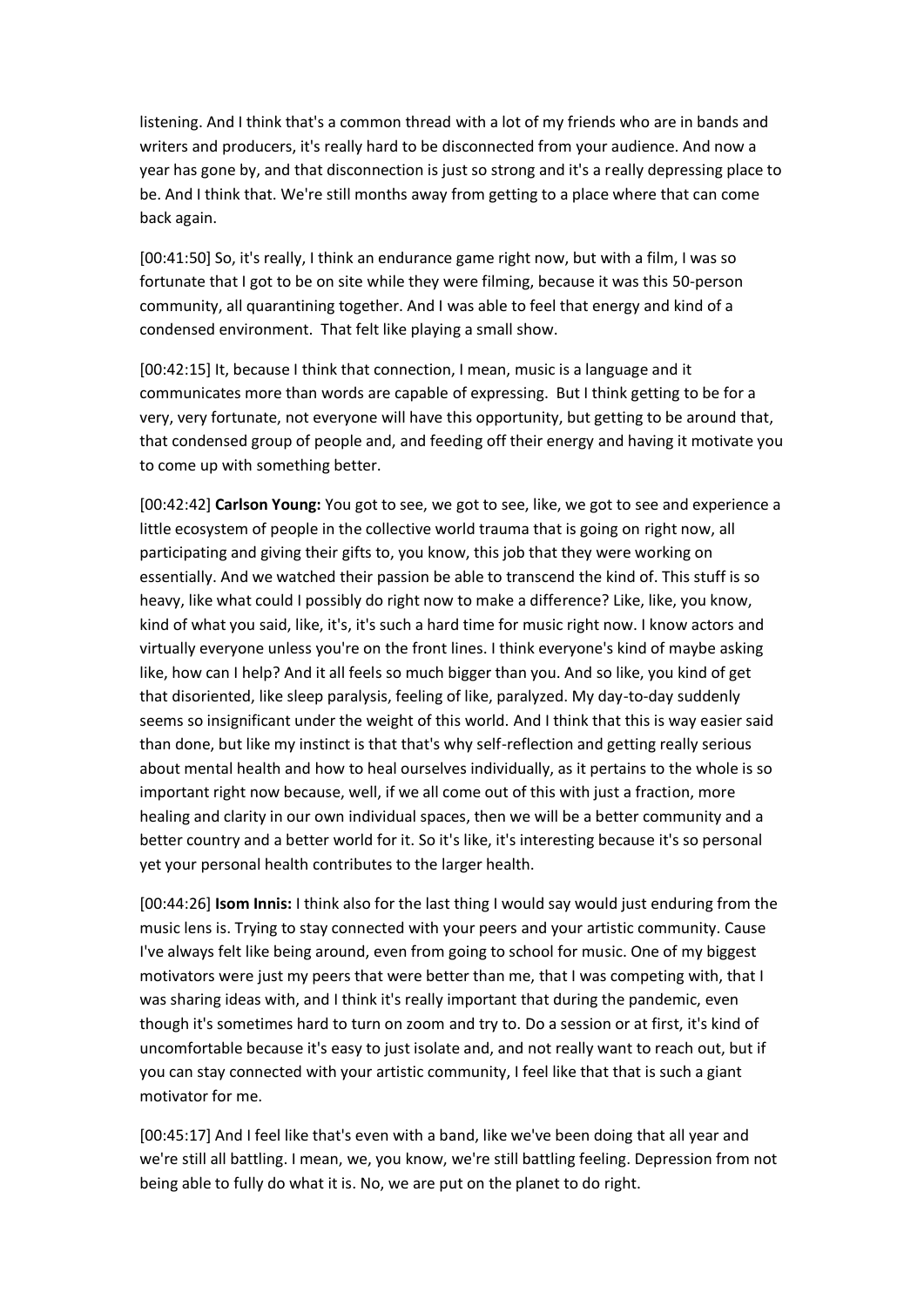[00:45:34] **Bryan Smith:** Well, I I've noticed that foster, the people has been able to put out meaningful, not just creating music during the pandemic, but putting out meaningful music.

[00:45:43] "It's Okay to be Human" in March in response to the pandemic and "The Things We Do" with donating profits to Black Lives Matter. I mean, you're finding a way to make an impact and you're creating, you're tapping into that creativity, but you're also not doing so in a trivial way.

[00:46:02] **Isom Innis:** Hmm. Wow. Thank you. That's I mean, I feel like we're just, we're just reacting in real time and yeah. I mean, thank you. That means a lot.

[00:46:13] **Bryan Smith:** Well, thank you for doing what you do. Both of you Carlson, one of your next projects is "12 Mighty Orphans" with Martin sheen, Bobby Deval, Luke Wilson, and Vanessa Shaw. Again. So, tell us about that.

[00:46:30] **Carlson Young:** I shot that last year and it is where I've met Vanessa. I think that's set to come out, maybe sometime this year, but it's a very different, you know, football film.

[00:46:41] **Bryan Smith:** When can we expect to see that hit streaming or theaters virtually?

[00:46:46] **Carlson Young:** I, I'm not totally sure what the distribution plan is. I know that Sony acquired it a few months back and thinking we're planning on doing some kind of theatrical release. So, I'm sure it will be a combination of that and streaming. So, I- I'm not sure that when that is coming, but yeah, definitely some good Martin Sheen stuff in there.

[00:47:08] **Bryan Smith:** Nice. Did you get to work with Duvall at all?

[00:47:12] **Carlson Young:** Um, no, he, he was, well, we were on set at the same time, but that's about it. He was there, he was there for one day, but, but yeah, like Martin Sheen for me was the takeaway and I mean, I'm, I'm in it for like 25 seconds. But he's, he's a real gem. He's a super cool dude.

[00:47:31] **Bryan Smith:** Yeah. Every time I think of Martin Sheen, I think of "Apocalypse Now". And that scene that just gut-wrenching scene that really established his acting career. I mean, what a juggernaut of an actor, to be able to work alongside him must have been a privilege.

[00:47:49] **Isom Innis:** I'll never forget. It was a couple years ago on your birthday. She was filming and I, and I came to, to Texas where they're shooting, and I showed up and I just remember there was a birthday cake and I walked in to the catering tent and Martin Sheen was wearing like a full Pilgrim outfit.

[00:48:10] **Carlson Young:** Wasn't he wearing a Turkey outfit?

[00:48:20]

[00:48:20] **Isom Innis:** It was half pilgrim half turkey.

[00:48:25] **Carlson Young:** Yeah.